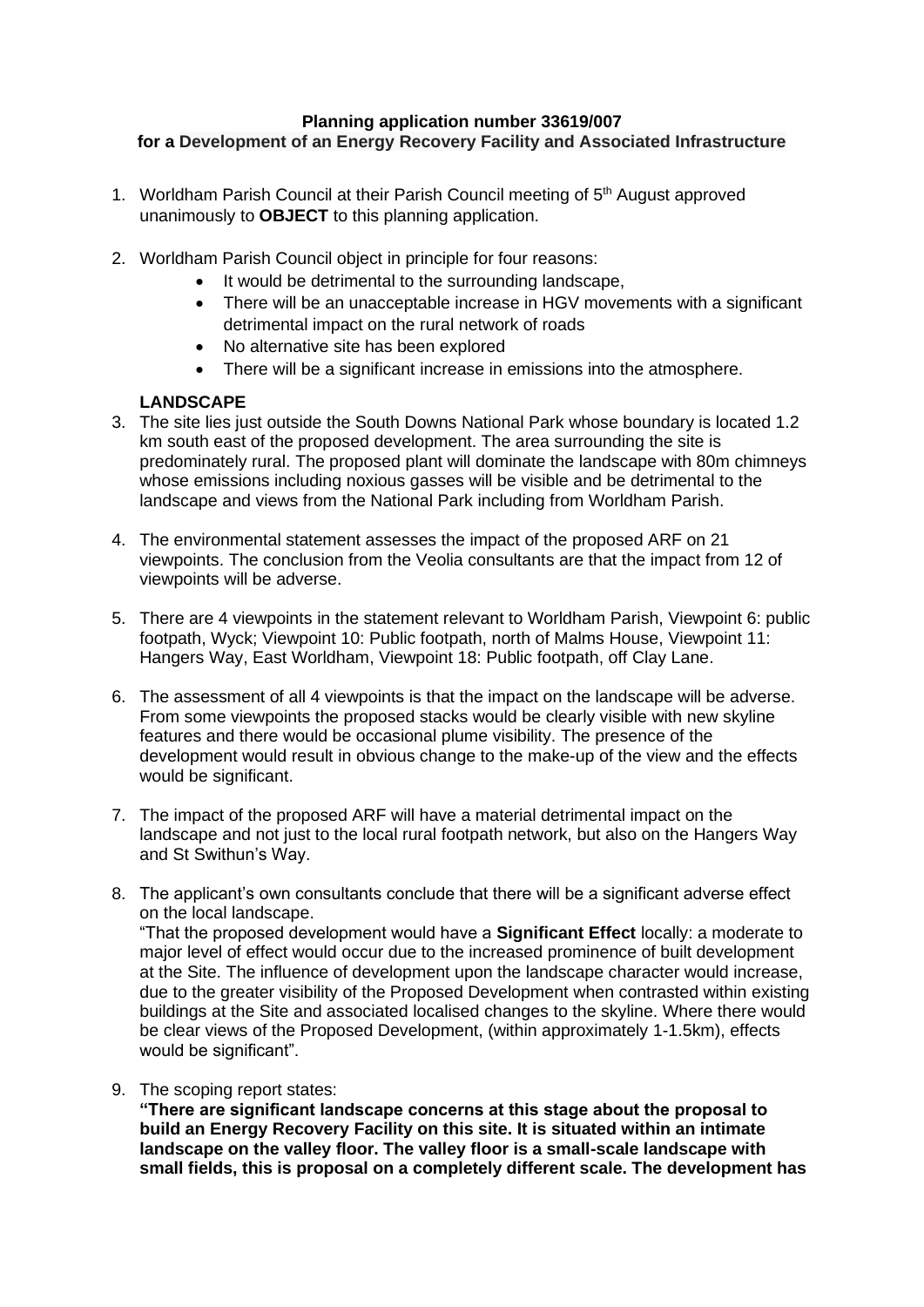## **the potential to swamp the valley with its scale and height, breaking skyline views."**

10. The proposed development is contrary to a number of local, regional and national polices including:

# **Worldham Parish Plan**

- 11. The Worldham Parish Plan was adopted in 2016 and was updated in 2018. Residents were asked what was important to them with regard to the landscape and their environment. Out of 116 responses, over 100 felt that the rural countryside and views and the open landscape were important.
- 12. Policy 1 of the Parish Plan relates to the Conservation of the rural character of the Parish.

The Parish Council are to draw the attention of the planners where necessary to the conservation of the rural character of the parish.

# **South Downs National Park Policies**

- 13. The National Park purposes are
	- i) to conserve and enhance the natural beauty, wildlife and cultural heritage of the area; and
	- ii) ii) to promote opportunities for the understanding and enjoyment of the special qualities of the National Park by the public.

Where it appears that there is a conflict between the National Park purposes, greater weight will be attached to the first of those purposes. In pursuit of the purposes, the National Park Authority will pay due regard to its duty to seek to foster the economic and social well-being of the local communities within the National Park.

14. Strategic Policy SD4: Landscape Character states:

Development proposals will only be permitted where they conserve and enhance landscape character by demonstrating that:

- a) They are informed by landscape character, reflecting the context and type of landscape in which the development is located;
- b) The design, layout and scale of proposals conserve and enhance existing landscape and seascape character features which contribute to the distinctive character, pattern and evolution of the landscape;
- c) They will safeguard the experiential and amenity qualities of the landscape; and
- d) Where planting is considered appropriate, it is consistent with local character, enhances biodiversity, contributes to the delivery of GI and uses native species, unless there are appropriate and justified reasons to select non-native species.
- 15. Strategic Policy SD6: Safeguarding Views states inter alia Development proposals will only be permitted where they preserve the visual integrity, identity and scenic quality of the National Park, in particular by conserving and enhancing key views and views of key landmarks within the National Park.

## **National Planning Policy Framework**

16. In respect of National Parks 2019, paragraph 172 of the NPPF states: "Great weight should be given to conserving and enhancing landscape and scenic beauty in National Parks. which have the highest status of protection in relation to these issues. The conservation and enhancement of wildlife and cultural heritage are also important considerations and should be given great weight…. The scale and extent of development within these designated areas should be limited. Planning permission should be refused for major developments other than in exceptional circumstances, and where it can be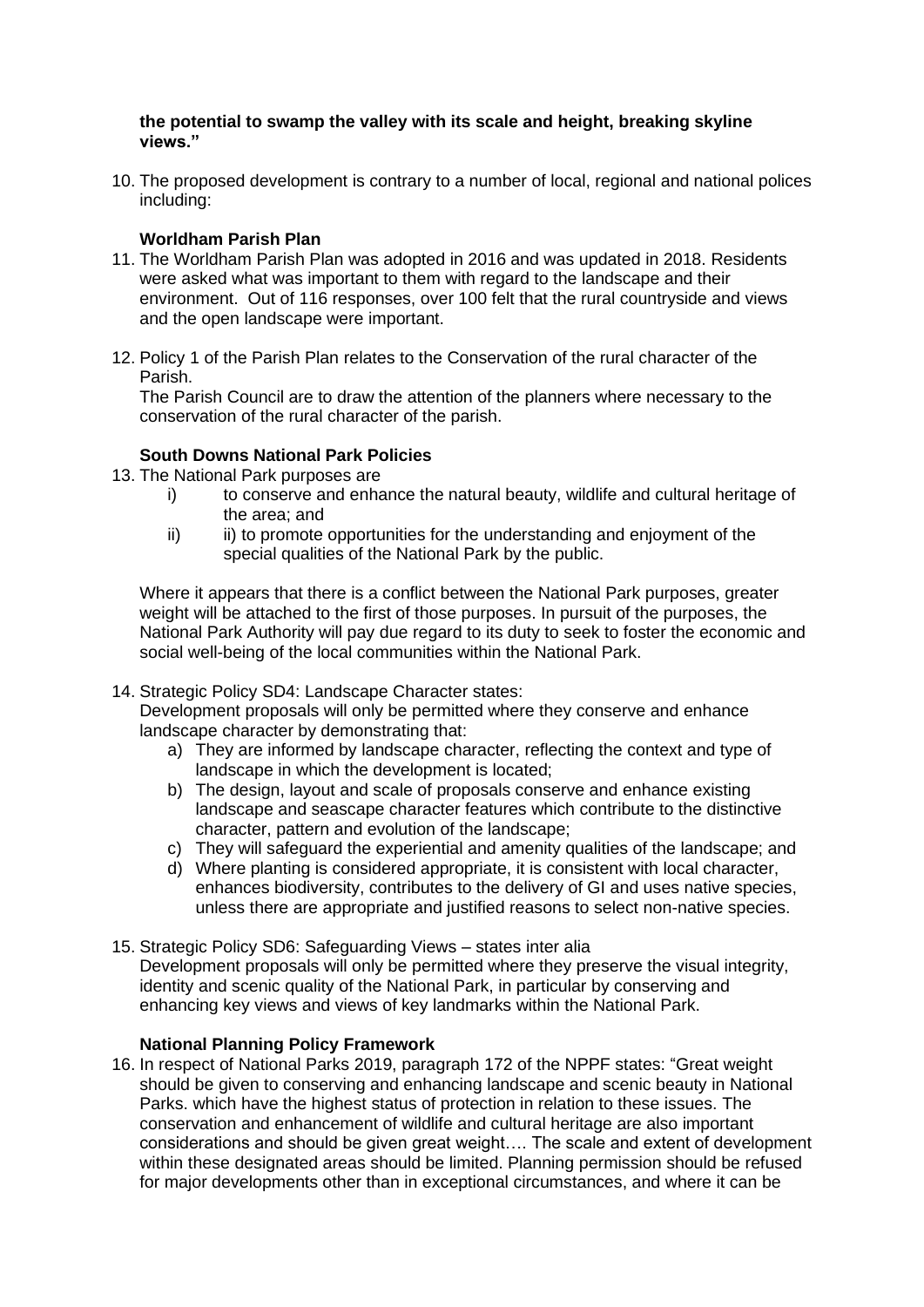demonstrated that the development is in the public interest. Consideration of such applications should include an assessment of:

- a) the need for the development, including in terms of any national considerations, and the impact of permitting it, or refusing it, upon the local economy;
- b) the cost of, and scope for, developing outside the designated area, or meeting the need for it in some other way; and
- c) any detrimental effect on the environment, the landscape and recreational opportunities, and the extent to which that could be moderated."

## **Hampshire Minerals and Waste Plan**

- 17. Policy 4 of the HMWP. Protection of the designated landscape and in particular clause d "whether any detrimental effects on the environment, landscape and / or recreational opportunities can be satisfactorily mitigated. Minerals and waste development should reflect and where appropriate enhance the character of the surrounding landscape and natural beauty, wildlife and cultural heritage of the designated area".
- 18. Policy 5 of the HMWP Protection of the countryside clause b:

b." the nature of the development is related to countryside activities, meets local needs or requires a countryside or isolated location".

The proposed development neither meets the local needs nor requires a countryside location when it will generate over 70,000 lorry movements a year.

## **East Hampshire Local Plan**

19. Policy CP19 Development in the countryside

This policy sets out that the countryside is the area outside settlement policy boundaries and that the only development allowed in the countryside will be that with a genuine and proven need for a countryside location. As such the development would not comply with this policy.

### **TRANSPORT**

- 20. The planning officers at HCC provided the applicant a detailed scoping opinion which stated:
- *21. "EHDC advised that any application must assess impacts on infrastructure, soil resources, contamination impacts, development phasing and due to its size, visual impacts on the local landscape (including on the South Downs National (Park). Lastly, cumulative impact through traffic movements on the local road network, including on local rural roads, from all development (allocated/planned/under construction) within the Alton area."*
- 22. The Transport Assessment provided by the applicant's consultants does not satisfy this condition.
- 23. The council's public consultation reveals residents would prefer to have smaller local facilities to reduce the number of lorries on the roads. This proposal would add considerable HGV traffic bringing waste in from all over the County and nearby Counties to feed the facility.
- 24. It is not possible to provide a detailed accurate response on the effect of the traffic through Worldham Parish as the Traffic Assessment report provided by the applicant does not provide any robust modelling or forecasting of the traffic impact on the local